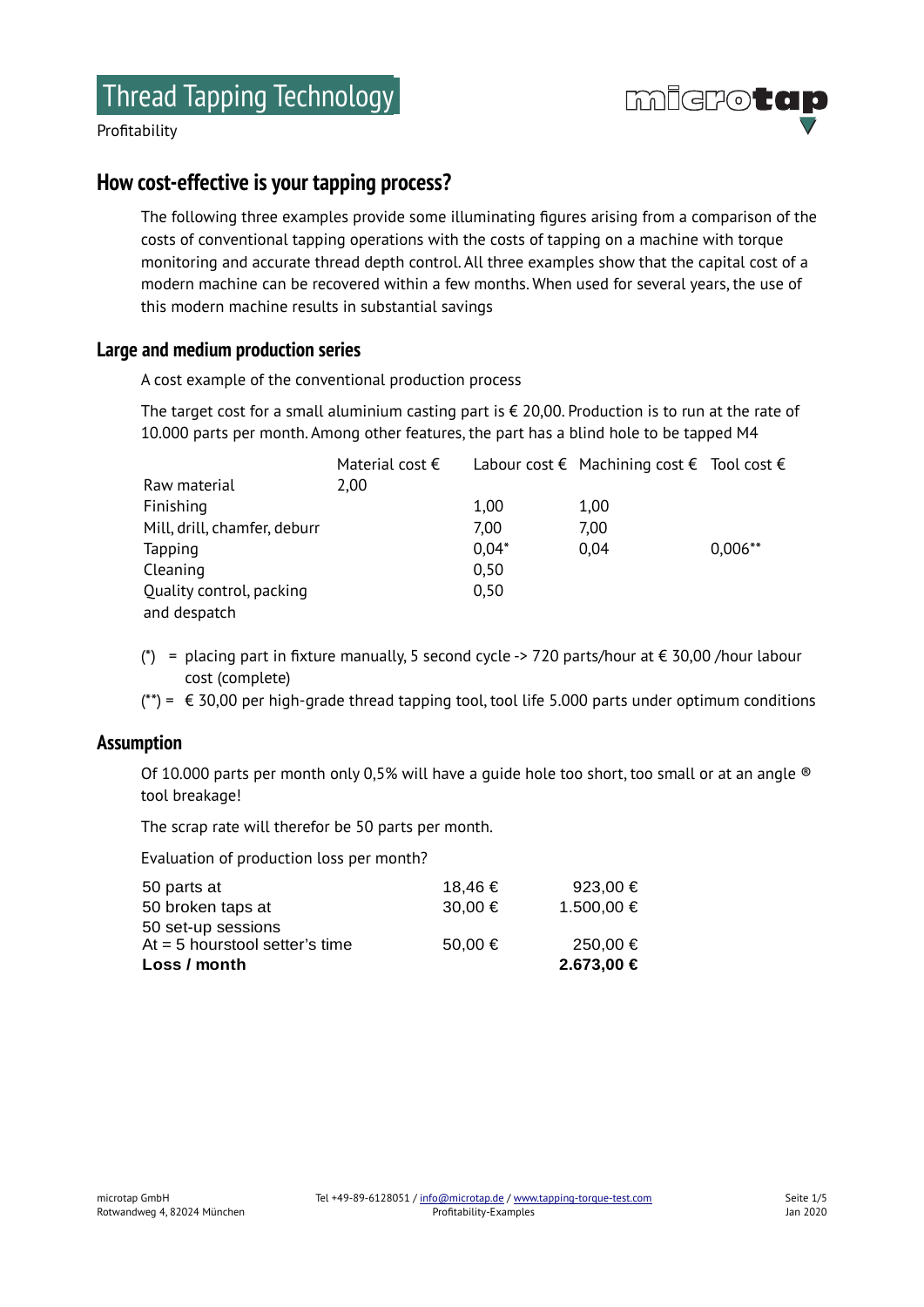# **Problem solution**

Thread tapping machine microtap II-G5

Capital cost € 8.600,00 incl. quick tool change system / with 5 inserts (M1 – M6) Which effect does this capital investment have? Threads are tapped under the following conditions

- torque is monitored  $\rightarrow$  tool breakage is eliminated
- the spindle is counterbalanced -> optimum tool life is attained
- quality is controlled  $\rightarrow$  depth is measured to  $+/-50$  mm
- technical evolution -> increasing know how

Amortisation of capital investment within **2,7 months**

Cost savings over one year

| Production loss | Total       | Capital cost | Profit in one year |
|-----------------|-------------|--------------|--------------------|
| 12 * 2.673,00 € | 32.076,00 € | 8.100.00 €   | 23.976,00 €        |

Production loss prevention minus capital cost

#### **Small production series**

# **A cost example of the conventional production process**

After all machining, a comparatively large part made of V2A-steel, Titanium or Inconell has a value of € 100,00. The last operation is the tapping of 10 metric M2 threads (blind holes). Because of the toughness and hardness of the material, on average 5 % of the taps break during tapping. The required production is 200 parts per month. The daily production rate is 10 parts. The number of holes tapped per month of 20 working days is therefore 200 x 10 = 2000

#### **Assumption**

10 parts/day  $=$  200 parts/month  $=$  2000 tapping operations/month

At 5 % tap fractures when tapping M2 in high-tensile materials, 100 tapping operations result in 5 seized or broken taps per day. Because of the high value of the part, broken taps are removed, the parts are eroded

Evaluation of loss per month?

| 100 broken taps at                     | 30,00 € | 3.000.00 € |
|----------------------------------------|---------|------------|
| 100 erosion operation at               | 50.00 € | 5.000,00 € |
| 100 set-up times at 6 min. $=$ 10 h at |         |            |
| tool setter's time                     | 50.00 € | 500.00 €   |
| Loss / total                           |         | 8.500,00 € |

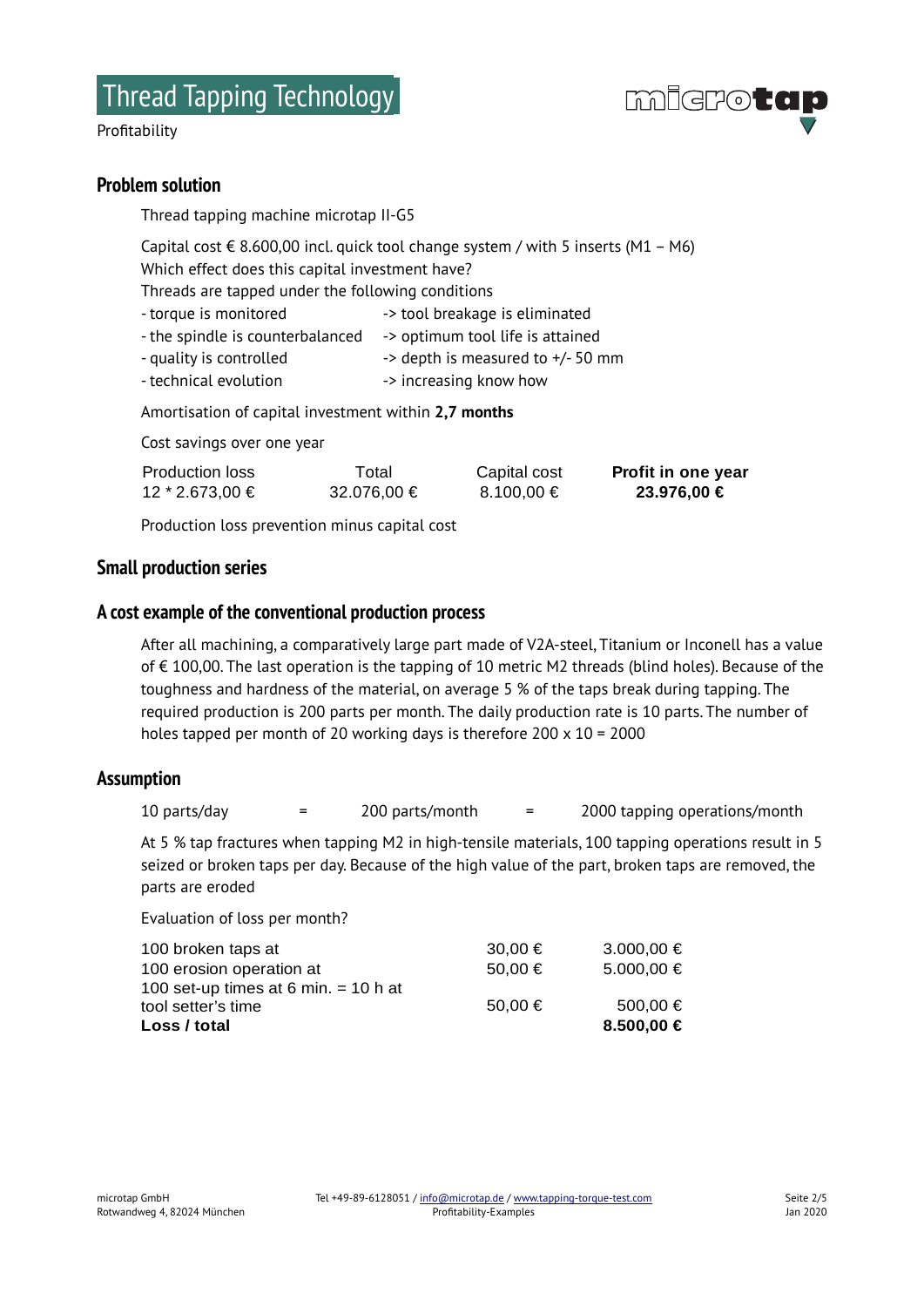

#### **Problem solution**

Thread tapping machine **microtap II-G5** Capital cost € 8.600,00 incl. quick tool change system / with 5 inserts (M1 - M6)

Which effect does this capital investment have?

Threads are tapped under the following conditions

- torque is monitored -> tool breakage is eliminated
- the spindle is counterbalanced -> optimum tool life is attained
- 
- quality is controlled -> depth is measured to +/- 50 mm
- technical evolution -> optimum quality
- 

#### **Amortisation of capital investment within 1,1 months**

Cost saving over one year

|                   | <b>Production loss</b> |                     | Profit in one year           |
|-------------------|------------------------|---------------------|------------------------------|
| Captial costs     | prevention 12 x        | Total               | (Production loss prevention) |
| $8.600.00 \notin$ | $8.500.00 \in$         | $102,000,00 \notin$ | 93.400.00 €                  |

(Production loss prevention minus capital investment)

# **Advantages and cost savings via automatic quality control during the tapping process**

# **A part is to be tapped with M6 in blind holes (2x)**

| Material:             | 9sMn28 (mild steel)                                                                                                                                      |
|-----------------------|----------------------------------------------------------------------------------------------------------------------------------------------------------|
| le depth:             | $2xD = 12 mm$                                                                                                                                            |
| Value per part:       | € 40,00                                                                                                                                                  |
| Tool:                 | high grade tapping tool $\land \in 60,00$                                                                                                                |
| Parts/month:          | 1000 parts = $2000$ threads                                                                                                                              |
| Quality requirements: | Depth must be accurate to $+/-$ 0,1 mm by gauge. Red part of gauge<br>must screw into tapped hole by no go gauge (more than "0" / Zero<br>degrees angle) |

Measurement of the torque Mz required for tapping, as a function of the diameter Dv of the guide hole, gave the following results

| $Dv$ (mm) | Mz      | Gauging result | Remark                      |
|-----------|---------|----------------|-----------------------------|
| 4,9       | 280 Ncm | ok             |                             |
| 5,0       | 200 Ncm | not ok         |                             |
| 5,1       | 170 Ncm | not ok         | red side screws in 1/2 turn |
| 5,2       | 140 Ncm | not ok         | red side screws in 2 turns  |

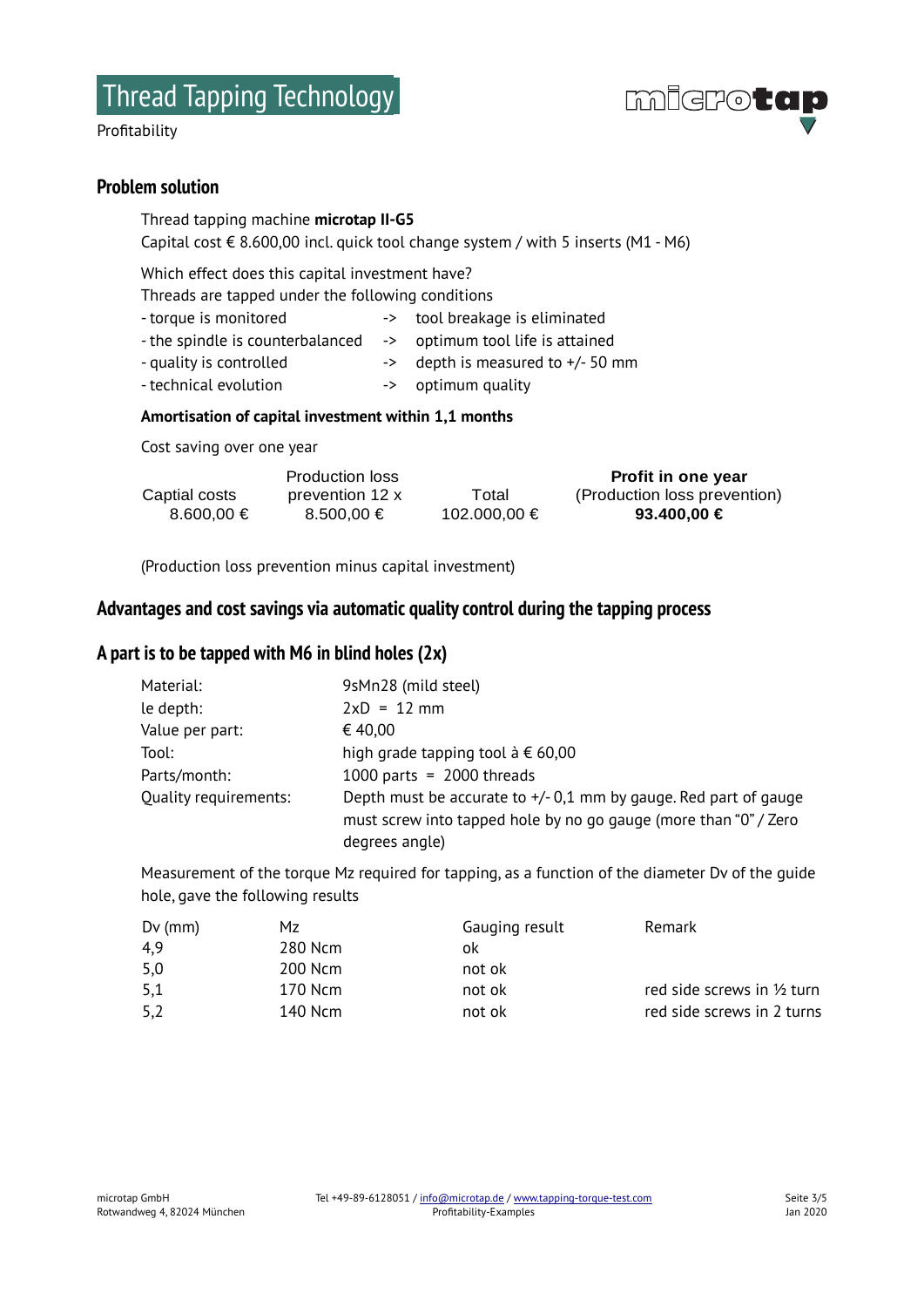# Thread Tapping Technology

Profitability



Quality control is normally carried out by sampling finished parts by means of a thread depth gauge. The pitch of an M6 thread is 1 mm per turn. As the desired thread depth is 12 mm, the black side of the gauge must be screwed in 12 mm. Dimensional accuracy is normally checked by the customer via sectioning of samples of received parts. As a result, whole batches are frequently rejected

To what can the financial loss per month amount to?

| Reject costs per month                                                                                                                                             |                                                                                                              | 1.587,50€          |
|--------------------------------------------------------------------------------------------------------------------------------------------------------------------|--------------------------------------------------------------------------------------------------------------|--------------------|
| 10 tapping tools                                                                                                                                                   | 60,00 € / each                                                                                               | 600,00 €           |
| Of 100 parts, one is drilled either to small or<br>at an angle - the tapping tool breaks.                                                                          | of 100 parts<br>$1x$ set-up time $-6$ minutes<br>1 x part - unusable<br>per month<br>60 minutes=<br>10 parts | 50,00 €<br>400,00€ |
| Due to unrecognised tapping tool wear<br>amounts the production loss 10 parts until the<br>problem is recognised and the tool is<br>exchanged, 10 replacement taps | per month<br>10 x 40,00 €                                                                                    | 400,00 €           |
| customer's rejects<br>-> complete batch 1000 parts<br>is returned -> recontrol, recovery of good parts                                                             | 1 batch per year<br>rechecking 1.000 parts<br>900 min.<br>15 h/year 750,00 €<br>per month                    | 62,50€             |
| Quality control during a production series<br>(every 10th part per 100 is checked)                                                                                 | 9 minutes per 100 parts<br>90 minutes per month<br>$1,5$ hours =                                             | 75,00€             |